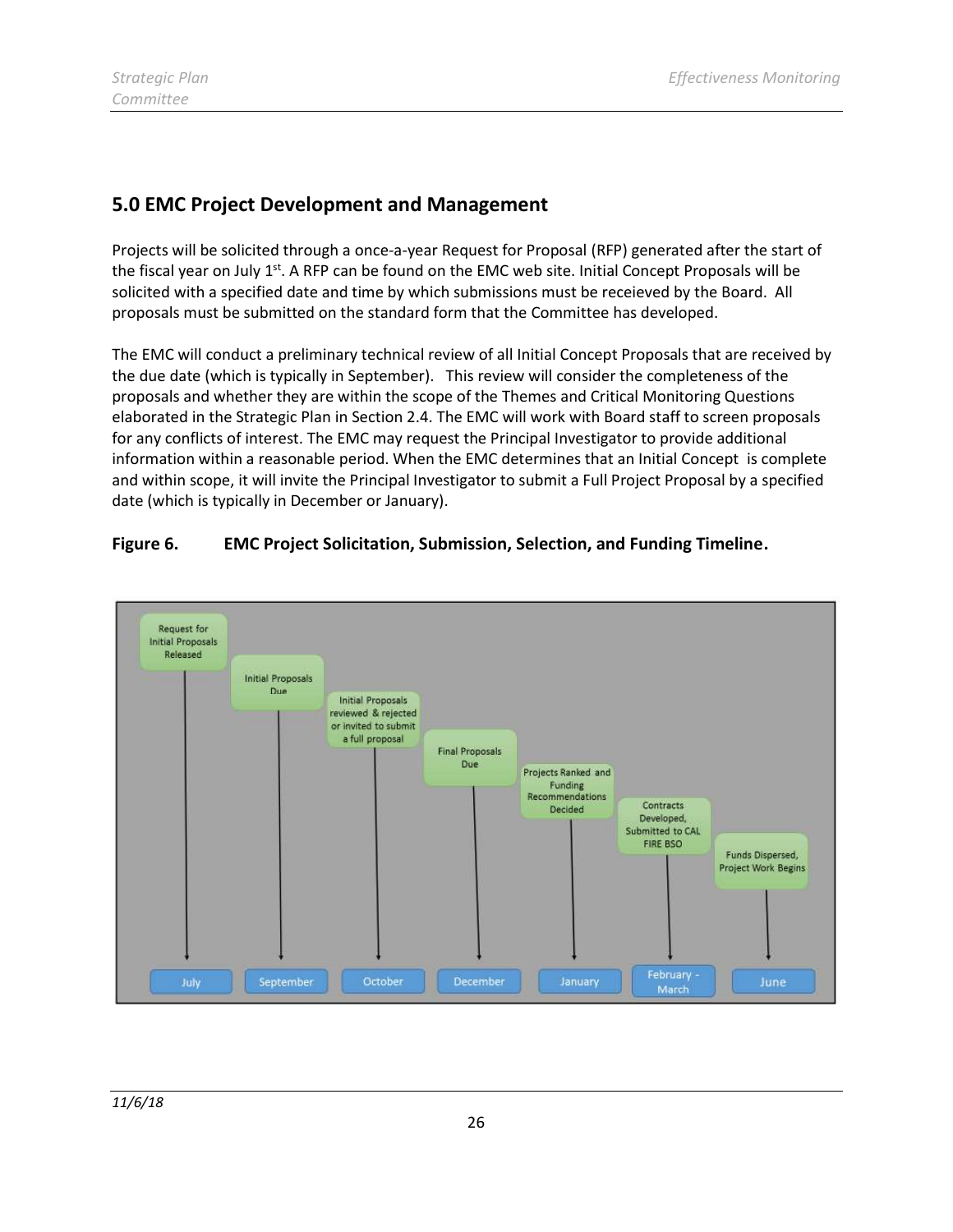# Conflict of Interest

 As an advisory committee under the oversight of the Board, members of the EMC may be perceived as quasi-public officials even though the committee lacks decision-making authority. As such, it is important that the members be aware of and avoid potential conflicts of interest, and even the possible perception of a conflict of interest. Generally, members must avoid participating in or influencing any decision in which they have a direct or indirect financial interest or other personal interest. The California conflict of interest rules that may apply to a particular member, or in a particular situation, can be very complex. If any questions or concerns arise regarding a potential conflict of interest, EMC members should seek guidance from the Board's legal counsel.

## **Project Ranking Method**

 The EMC will conduct thorough technical review of all Full Project Proposals that are received by the due date. This review will consider the completeness of the proposals and whether they are within the scope of the Themes and Critical Monitoring Questions elaborated in the Strategic Plan in Section 2.4. Principal Investigators will be invited to present and discuss their proposals at an EMC meeting. If needed, the EMC may request the Principal Investigator to provide additional information within a reasonable period. When a Full Project Proposal is deemed complete and ready for ranking, EMC members will rank the proposal according to the ranking process. EMC members will individually rank each project and the average ranking score will be calculated for each project. No specific minimum average ranking score is required for support; rather, individual project scores will be considered relative to other project scores.

 Once all of the Full Project Proposals for the annual project cycle have been ranked, the EMC members will vote to make recommendations for allocation of available EMC funds to the Proposals, taking into consideration the project ranking score, how well the project tests the effectiveness of the FPRs, and the reasonableness of the requested budget. The EMC may decide to recommend funding a proposal in full, in part, or not at all. The Board will make the final funding decision.

 It is the intent of the EMC to keep the ranking process transparent, with the ranking done in an easily trackable manner. The ranking will take place during regular, public meetings of the EMC. Subsequent to ranking actions, both written notes of the meeting and ranking results are published on the Board's website. Project Principal Investigators will be notified of their project ranking, and any comments regarding their project referred to them from the Committee. EMC members who are the Principal Investigator or Collaborator on a project will recuse themselves from ranking their proposal.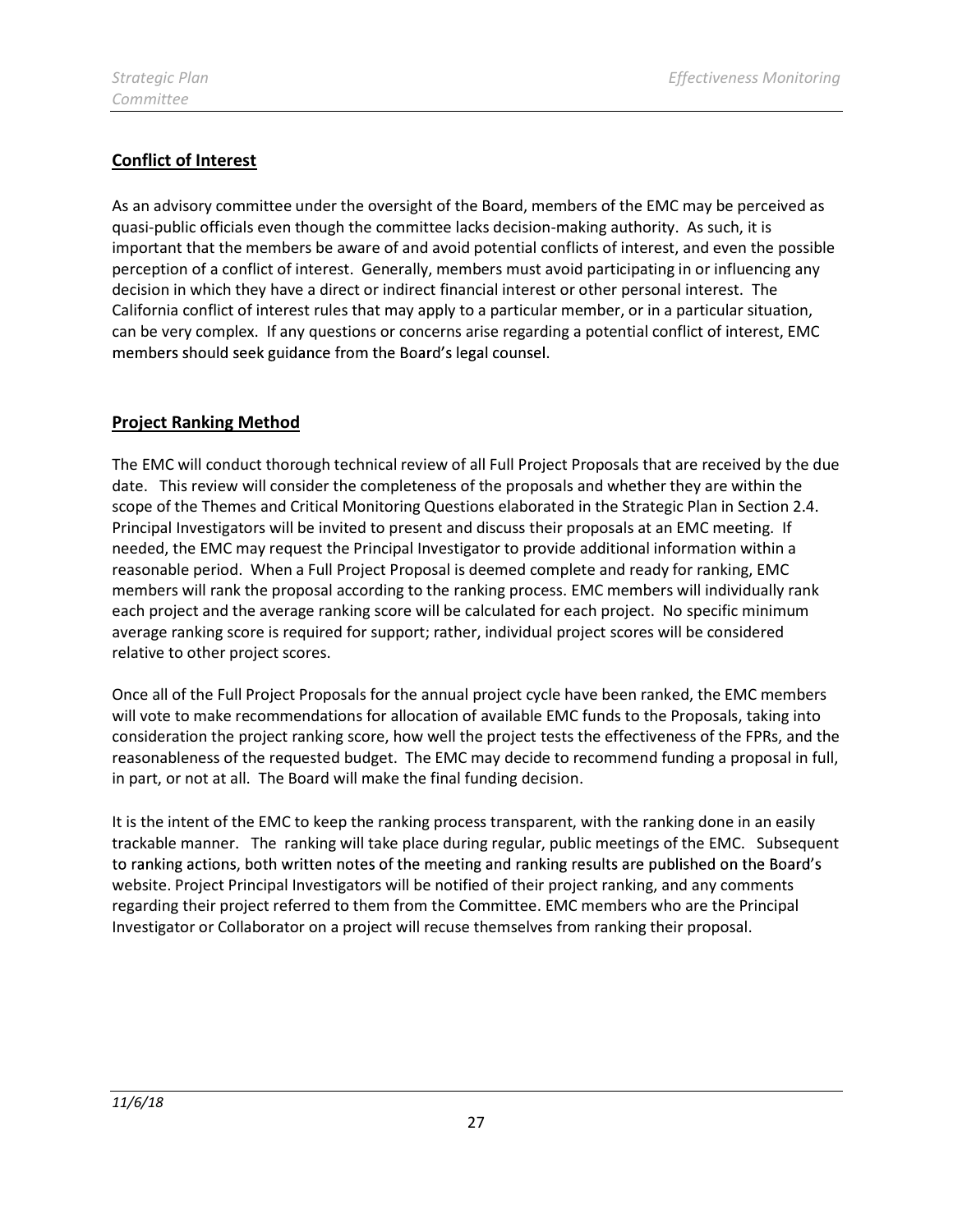## Ranking Category Summaries

#### Critical Question

 Projects that address multiple EMC critical themes and multiple critical questions within a given theme will be ranked higher than those that only address a single theme and critical question. Additionally, projects must describe appropriate study design and methods to adequately address the proposed critical question(s), and approximate time frame to conclude results that may be used by the Board to use an evidence-based approach in rule revision(s).

#### **Scientific Uncertainty**

 Projects will be ranked higher when our current scientific understanding of forest practice effectiveness in the FPRs and associated regulations is incomplete. A goal is to promote projects that address large gaps in the knowledge of the effectiveness of the FPRs and associated statutes and regulations. Projects should propose to investigate high priority critical monitoring themes (Strategic Plan Section 2.4).

#### Geographic Application

 Proposed projects that have broad application throughout California forestlands both public and private will be ranked higher than those with application limited to a specific geomorphic region or sub-region. Projects need not be physically located throughout California to produce findings that apply to multiple areas in the state.

#### Collaboration & Feasibility

 Projects will receive higher ranking when they have a broad array of collaborative partners involved with substantive expertise in the proposed study. This is to encourage multidisciplinary approaches in the proposals. Project proponents are encouraged to collaborate with state and federal agencies, universities, private industry, NGOs, watershed groups, etc. Past performance in delivering timely, acceptable monitoring reports within available budgets will be considered.

#### EMC Funding Request

 We report the amount of EMC funding requested for information; it is not a ranking criterion. The proposed monitoring projects need to describe existing collaboration and funding that will ensure achieving goals and objectives of monitoring. Also, the proposals need to clearly state funding requested from the EMC. Project proponents shall provide the information on the requested funding in proportion to the total project budget.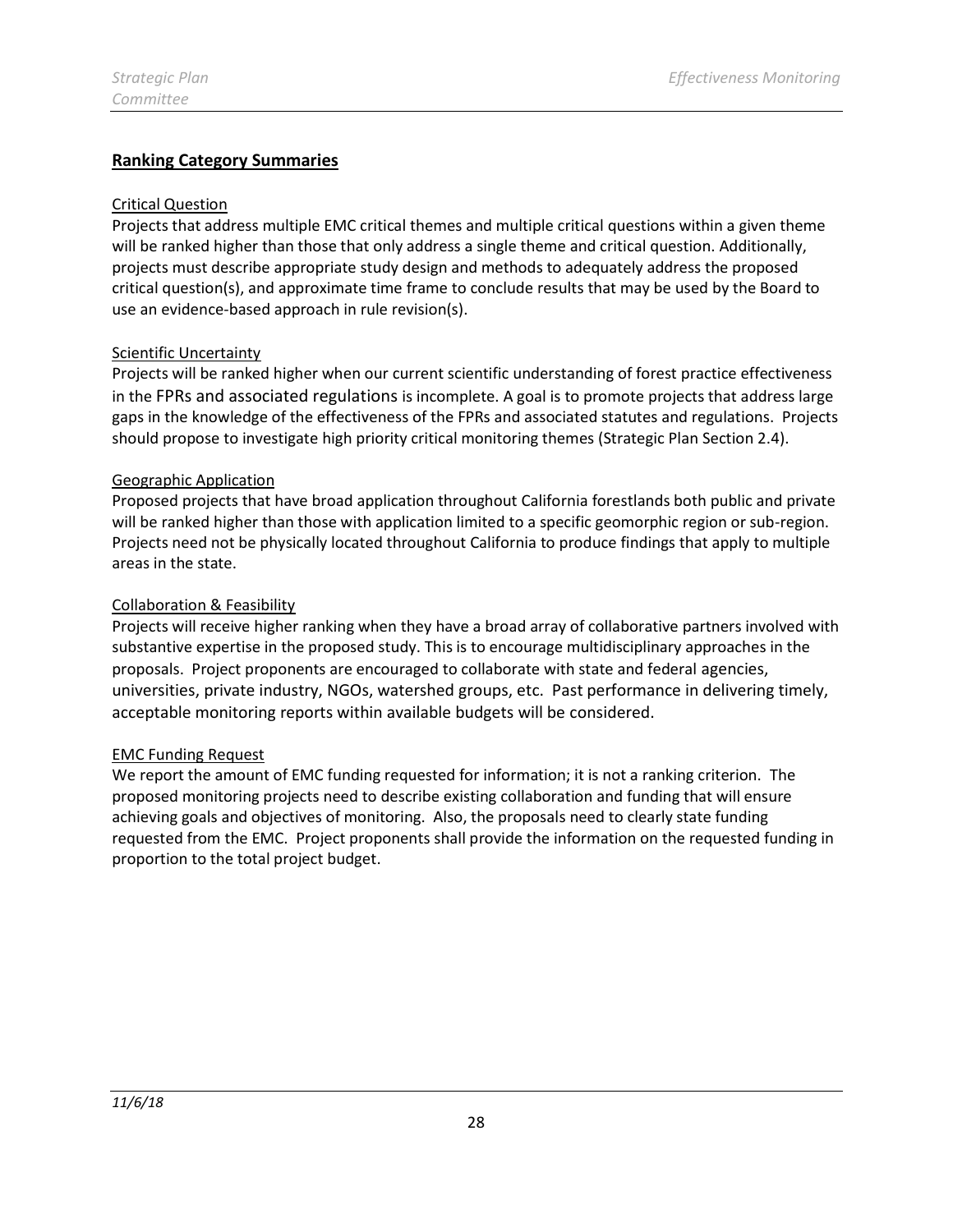### RANKING OF PROPOSED EFFECTIVENESS MONITORING PROJECTS2

| Project<br><b>Number</b>   | <b>Project</b><br><b>Title</b> | <b>Critical</b><br>Question | <b>Scientific</b><br>Uncertainty | Geographic<br><b>Application</b> | <b>Collaboration</b><br>& Feasibility | <b>Overall</b><br><b>Ranking</b> | <b>EMC</b><br><b>Funding</b><br><b>Request</b><br>(not included<br>in ranking<br>score) |
|----------------------------|--------------------------------|-----------------------------|----------------------------------|----------------------------------|---------------------------------------|----------------------------------|-----------------------------------------------------------------------------------------|
| Example:<br>EMC-15-<br>001 |                                |                             |                                  |                                  |                                       |                                  |                                                                                         |

| Ranking Method for Monitoring Projects                                                                                                                                                                                                                                                                                                              |  |  |  |  |  |  |  |
|-----------------------------------------------------------------------------------------------------------------------------------------------------------------------------------------------------------------------------------------------------------------------------------------------------------------------------------------------------|--|--|--|--|--|--|--|
| <b>Critical Question:</b><br>Proposed monitoring project addresses one or more EMC critical monitoring questions<br>with appropriate study design and experimental methods.                                                                                                                                                                         |  |  |  |  |  |  |  |
| Scientific Uncertainty: Current scientific understanding is not well-studied or validated. This ranking is<br>weighed twice (2 times) the weight of other rankings.                                                                                                                                                                                 |  |  |  |  |  |  |  |
| Geographic Application: Critical question and proposed project has broad geographic application.                                                                                                                                                                                                                                                    |  |  |  |  |  |  |  |
| <b>Collaboration &amp; Feasibility:</b><br>Number of active contributing collaborators relative to the monitoring subject.<br>Consider the magnitude and expertise of the collaborators.<br>Feasibility of monitoring project to meet stated goals and objectives within<br>expected budget and timelines needed by the EMC, Board or stakeholders. |  |  |  |  |  |  |  |
| On a categorical scale of 1 to 5, reviewers should refer to the following guidance when reviewing any<br>category:                                                                                                                                                                                                                                  |  |  |  |  |  |  |  |
| $1 =$ Does not meet any portion of the Ranking                                                                                                                                                                                                                                                                                                      |  |  |  |  |  |  |  |
| $2$ = Does not meet key portions of the Ranking                                                                                                                                                                                                                                                                                                     |  |  |  |  |  |  |  |
| 3 = May meet some portions of the Ranking, either key or ancillary<br>4 = Meets key portions of the Ranking and does not address ancillary portions                                                                                                                                                                                                 |  |  |  |  |  |  |  |
| 5 = Meets all portions of the Ranking                                                                                                                                                                                                                                                                                                               |  |  |  |  |  |  |  |

l

 $^{\rm 2}$  The metrics used for ranking EMC projects were modeled on the Cooperative, Monitoring, Evaluation and Research Committee (CEMR) (established by the State of Washington Forest Practices Board) advisory committee. (https://www.dnr.wa.gov/about/boards-and-councils/forest-practicesgeneral method for ranking projects. This was deemed prudent during the intial formation of the EMC as CEMR is roughly similar in scope and mission as the EMC, and is a well respected governmental board/cooperative-monitoring-evaluation-and-research).